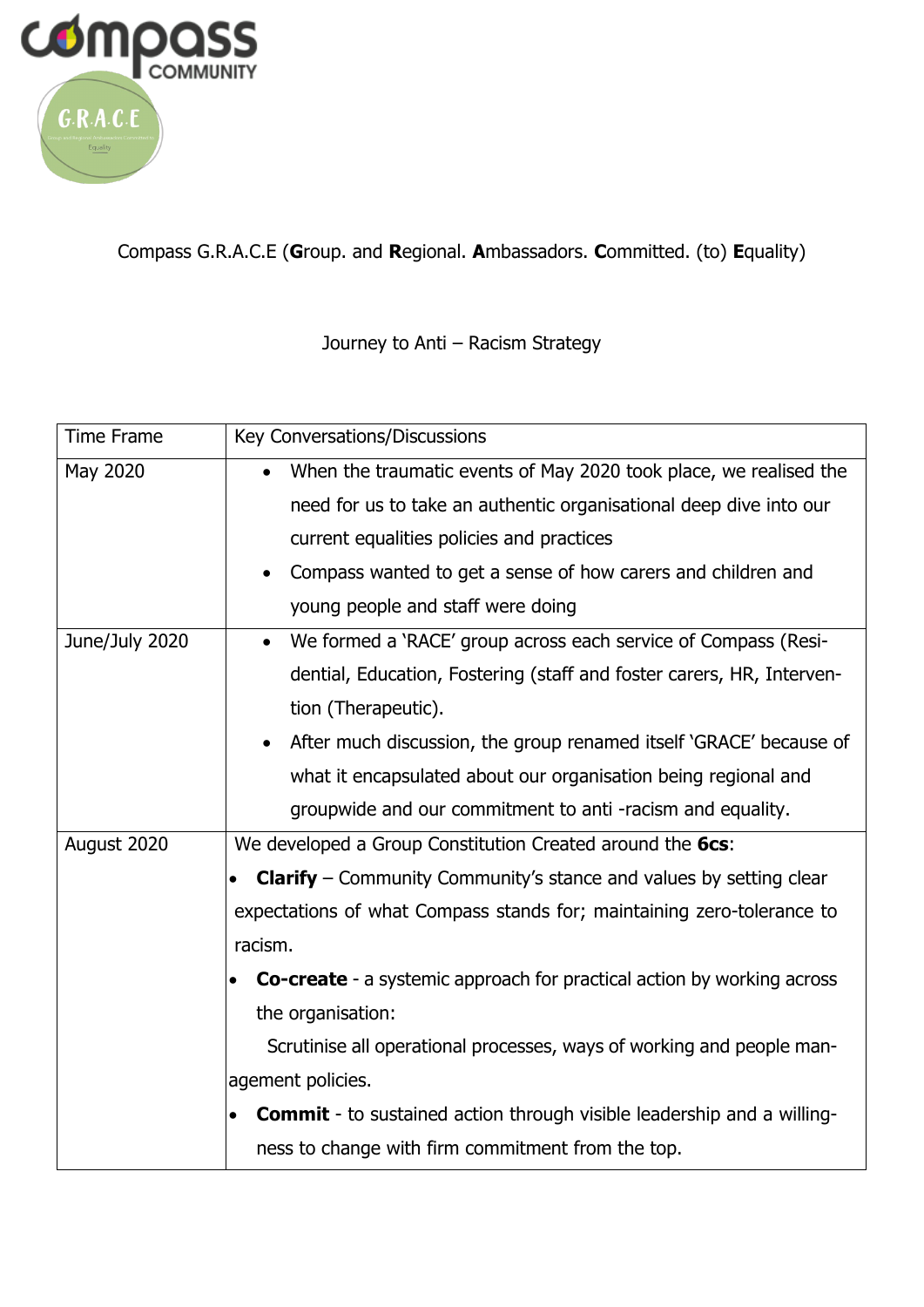

|                | <b>Critique</b> - appraise your people management approach from end to                 |
|----------------|----------------------------------------------------------------------------------------|
|                | end.                                                                                   |
|                | <b>Connect</b> - our people by creating safe spaces, systems and times to<br>$\bullet$ |
|                | talk, share                                                                            |
|                | experiences and learn from each other ensuring the voice staff, carers                 |
|                | and children are heard and where necessary; ensure plans are informed                  |
|                | by experts where necessary.                                                            |
|                | <b>Communicate</b> - messages consistently and ensure the conversation is<br>$\bullet$ |
|                | two-way                                                                                |
| September 2020 | We carried out statistical analysis of demographics (recruitment of carers,            |
|                | staff retention, children and young people in placements).                             |
|                |                                                                                        |
| Oct/Nov 2020   | Created Company Survey - to help us get a clear picture of what is happen-             |
|                | ing within Compass regarding race and equality. The survey would also                  |
|                | help us refocus our effects in tackling inequality and discrimination across           |
|                | the organisation.                                                                      |
|                | Ambassadors went to their respective teams to get feedback on anti-racism              |
|                | auditing                                                                               |
|                | The main presentation about the GRACE Strategy Group was delivered by                  |
|                | our CEO to the Operations Board and then to Heads of Services                          |
|                |                                                                                        |
| December 2020  | We created Ambassadors/Points of Contact ahead of the survey going live                |
|                | - this was an extra layer of support for potential re-triggering trauma when           |
|                | thinking about and sharing lived experiences of racism                                 |
| January 2021   | The survey goes live                                                                   |
| February       | The survey closed with around 800 responses nationally                                 |
|                | We began working with an HR Consultant to develop an anti-racist                       |
|                | strategy and framework                                                                 |